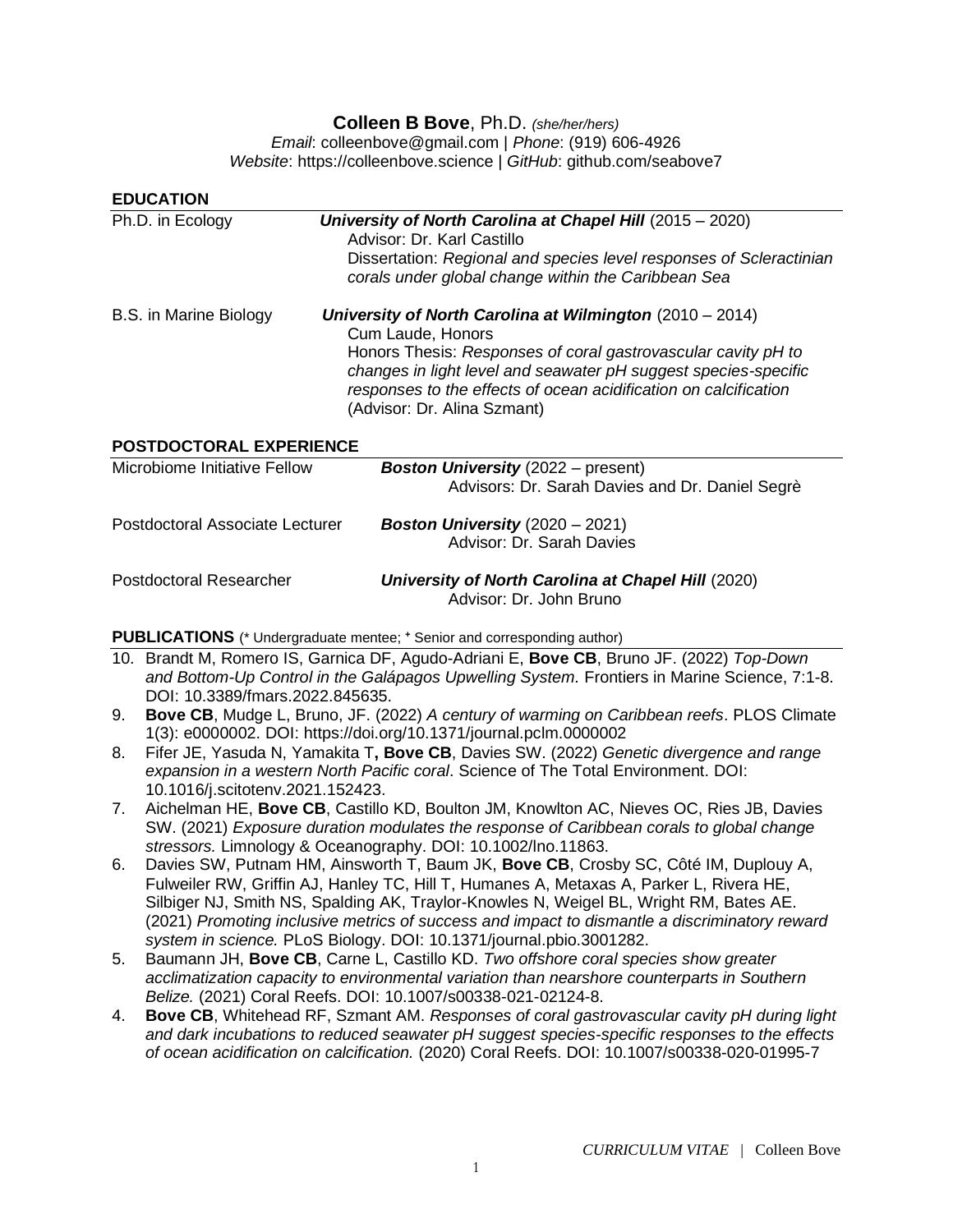- 3. **Bove CB**, Umbanhowar J, Castillo KD. *Meta-analysis reveals reduced coral calcification under projected ocean acidification and warming across the Caribbean.* (2020) Frontiers in Marine Science, 7:1-11. DOI: 10.3389/fmars.2020.00127
- 2. **Bove CB**, Ries JB, Davies SW, Westfield IT, Umbanhowar J, Castillo KD. *Common Caribbean corals exhibit highly variable response to predicted future acidification and warming.* (2019) Proceedings of the Royal Society B, 286:1-9. DOI: 10.1098/rspb.2018.2840
- 1. Benson BE, Rippe JP, **Bove CB**, Castillo KD*. Apparent timing of Siderastrea siderea density banding in relation to colony growth and physiology*. (2018) Coral Reefs, 38:165-176. DOI: 10.1007/s00338-018-01753-w

## *PUBLICATIONS IN REVIEW OR REVISION*

- 10. **Bove CB**, Davies SW, Ries JB, Umbanhowar J, Thomasson BC\*, Farquhar EB\*, McCoppin JA\*, Castillo KD. *Global change differentially modulates coral physiology and suggests future shifts in Caribbean reef assemblages.* (*In Review at PLOS One;* preprint available: https://doi.org/10.1101/2021.07.13.452173)
- 11. Eagle RA, Guillermic M, De Corte I, Alvarez Caraveo B, **Bove CB**, Misra S, Cameron LP, Castillo KD, Ries JB. *Physicochemical control of Caribbean coral calcification linked to host and symbiont responses to varying pCO<sup>2</sup> and temperature*. (*In Review at Journal of Marine Science and Engineering*)

## *PUBLICATIONS IN PREPARATION*

- 13. **Bove CB**, Castillo KD, Ries JB, Davies SW. *Siderastrea siderea host gene expression and holobiont phenotype is driven by dominant Symbiodiniaceae genus.*
- 14. **Bove CB**, Pechenik JA, Davies SW. *Transcriptomic resilience of the winter-acclimated marine gastropod Crepidula fornicata under short-term elevated temperature stress*
- 15. Oliveira KS\*, Thomasson BC\*, Ries JB, Castillo KD, **Bove CB<sup>+</sup>** . *Global change impacts on the skeletal morphology of the Caribbean coral Siderastrea siderea over time.*
- 16. Rippe JP, Baumann JH, **Bove CB**, Aichelman HA, Davies SW, Castillo CD. *Modern reversal of coral growth-climate connection*.
- 17. Castillo KD, Davies SW, **Bove CB**, Ries JB. *Local Adaptation and transcriptomic plasticity of a resilient Caribbean coral.*
- *18.* Greene K, Sugierski S, Kriefall NG, **Bove CB**, Huzar A, Hughes A, Sharp K, Fogarty ND, Davies SW. *Interactive effects of microplastics and climate change stressors on gene expression in the endangered Caribbean coral Acropora cervicornis.*

## *PUBLISHED PROTOCOLS*

- † **Bove CB**, & Baumann, JH (2021). Coral Carbohydrate Assay for 96-well plates. https://doi.org/10.17504/protocols.io.bvb9n2r6
- ‡ **Bove CB**, Baumann, JH (2021). Coral Lipid Assay for 96-well plates. https://doi.org/10.17504/protocols.io.bvcfn2tn

(qubitbiology.com/cisme/).

### **EXPERIENCES**

| $2020 - 2021$ | Statistics and Visualization Consultant University of North Carolina at Chapel Hill |
|---------------|-------------------------------------------------------------------------------------|
|               | Perform data management, visualization, and statistical analysis in R and python    |
|               | of large sea surface temperature datasets, as well as consult on several ongoing    |
|               | projects in the Bruno Marine Ecology and Conservation Lab at UNC Chapel Hill.       |
| 2019 – 2022   | R Programming Contractor CISME Instruments, LLC, Wilmington, NC                     |
|               | Write R software program to analyze data output from CISME device for               |
|               | Photosynthesis-Irradiance curves. CISME is now sold by Qubit Systems                |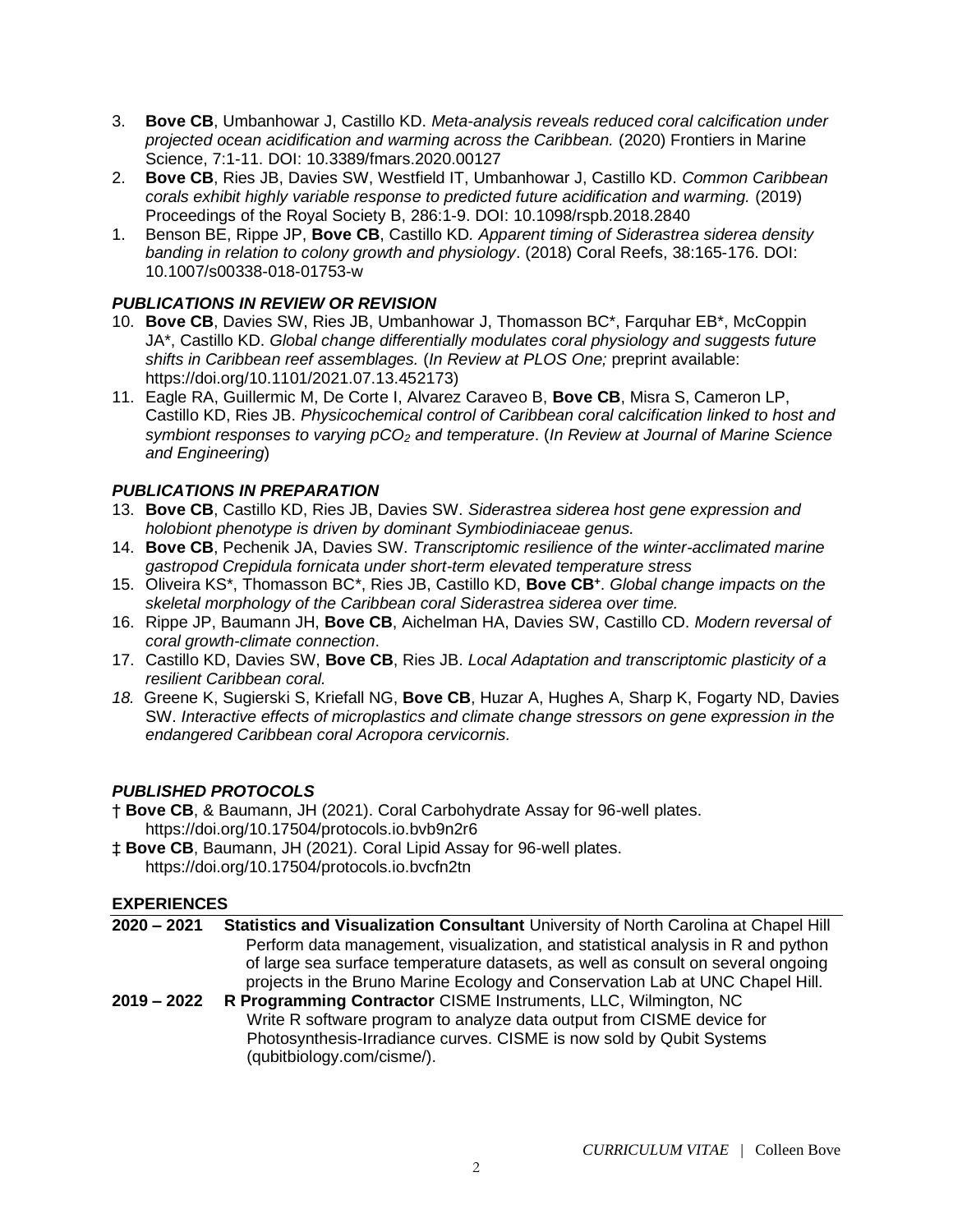### **RESEARCH FUNDING AND FELLOWSHIPS** Total Funding: \$163,060

*The asterisk (\*) indicates a grant for which I was not the official PI due to graduate student status but was the lead writer and researcher on the project.*

- 2019 **Microbiome Initiative Accelerator Grant** Boston University; How does environmental variability shape coral-associated algal and microbial network interactions across temporal and spatial scales **PIs:** Sarah Davies, Daniel Segre, **Colleen Bove** − \$79,940
- 2019 **UNC Dissertation Completion Fellowship**, University of North Carolina at Chapel Hill; **PI: Colleen Bove** − \$20,000
- 2019 **Lerner-Gray Grants for Marine Research**, American Museum of Natural History; Understanding the physiological responses of four Caribbean reef-building coral holobionts under projected ocean acidification and warming scenarios **PI: Colleen Bove** − \$3,370
- 2019 **Rufford Small Grants for Nature Conservation**, The Rufford Foundation; Continuing research on coral acclimation on the Belize Mesoamerican Barrier Reef System PI: Justin Baumann – £20,000, **Co-PI: Colleen Bove**
- 2018 **UNC Off Campus Research Fellowship**, University of North Carolina at Chapel Hill; **PI: Colleen Bove** − \$10,000
- 2018 **Steven W. Matson Summer Research Fellowship**, University of North Carolina at Chapel Hill; **PI: Colleen Bove** − \$5,000
- 2018 \***University Research Council Small Grant**, University of North Carolina at Chapel Hill; Disentangling the transcriptomic responses of the coral host and algal endosymbiont under projected global change PI: KD Castillo – \$7,500, Role: Project lead
- 2018 **Sea of Change Foundation Marine Conservation Scholarship**, Women Diver Hall of Fame; Disentangling the transcriptomic responses of the coral host and algal endosymbiont under projected global change **PI: Colleen Bove** − \$2,000
- 2017 **Hill Foundation Fellowship in Marine Science**, University of North Carolina at Chapel Hill; Funds to support an undergraduate researcher in investigating how global change impacts coral algal endosymbiont physiology **PI: Colleen Bove** − \$250
- 2012 **Gillings Fellowship**, University of North Carolina at Wilmington; fellowship for a semester long study abroad at University of Southampton, England **PI: Colleen Bove** − \$10,000

### **TEACHING / MENTORING EXPERIENCE**

| 2022          | BU Bioinformatics BRITE (Bioinformatics Research and Interdisciplinary           |
|---------------|----------------------------------------------------------------------------------|
|               | Training Experience) REU student mentor (Angela Jiang)                           |
| 2022          | BU GROW (Greater Boston Research Opportunities for Young Women)                  |
|               | mentor of two high school students                                               |
| 2021          | Readings in Biology Instructor/Advisor, Boston University (Instructor on record) |
| 2021          | Biology of Global Change Lecturer, Boston University (Instructor on record)      |
| $2020 - 2021$ | Human and Systems Physiology Teaching Fellow, Boston University                  |
| $2018 - 2020$ | UNC Undergraduate Honors Thesis Mentor (Bailey Thomasson, 2018 -                 |
|               | 2019; Kyle Oliveira, 2019 - 2020; Jess McCoppin, 2020 - 2021)                    |
| 2015-2020     | UNC Undergraduate Guest Lecturer (ENEC/MASC 450 - Biogeochemical                 |
|               | Processes, MASC 441 - Marine Physiological Ecology, MASC 101 - The               |
|               | Marine Environment, MASC401/BIOL350/ENVR417 - Introduction to                    |
|               | Oceanography, ENEC 295 - Coral Reef Ecology and Management)                      |
| $2015 - 2020$ | UNC Undergraduate Research Volunteer Mentor (Bailey Thomasson, Brooke            |
|               | Benson, Kathryn Cobleigh, Lauren Winbourne, Brigitte Butler, Joseph              |
|               | Townsend, Cori Lopazanski, Meghan Gore, Brad Kotlarz, Zoe Sparks, Kyle           |
|               | Oliveira, Jess McCoppin, Liz Farquhar)                                           |
|               |                                                                                  |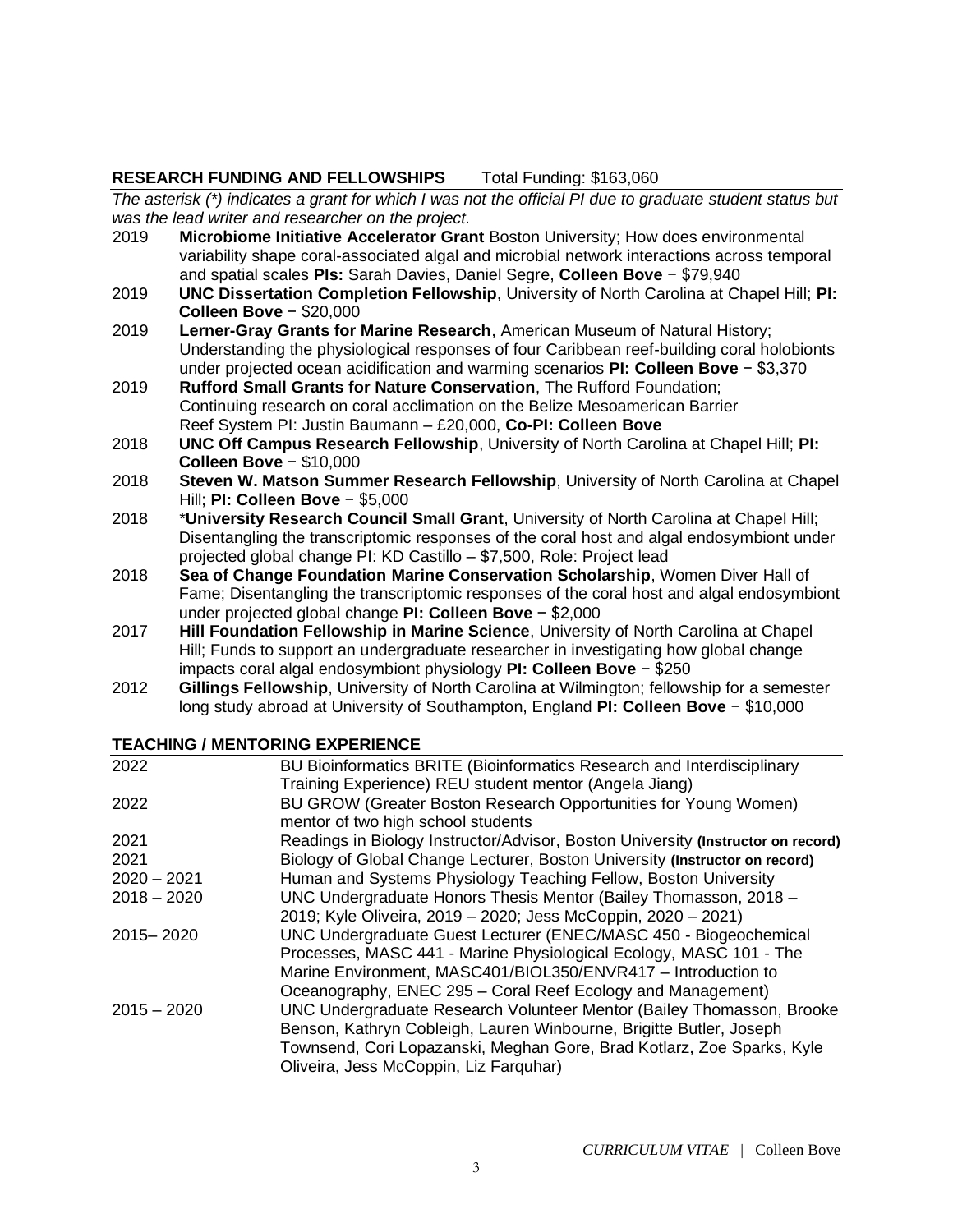| UNC MASC 395 Student Mentor (Bailey Thomasson, Lauren Winbourne,              |
|-------------------------------------------------------------------------------|
| Brigitte Butler, Forrest Buckthal)                                            |
| Teaching Assistant, University of North Carolina at Chapel Hill (Introduction |
| to Environment and Society, Coral Reef Ecology + Management,                  |
| Conservation Biology, Conservation Biology, Ecology and Evolution)            |
| Lead Teaching Assistant, University of North Carolina at Chapel Hill          |
| (Introduction to Environment and Society)                                     |
| <b>NCSSM High School Mentor</b>                                               |
|                                                                               |

## **UNDERGRADUATE HONORS THESES ADVISED**

- 2020 2021 Jess McCoppin: *Impact of predicted end-of-century temperature on calcification and tissue color of the temperate coral, Oculina arbuscula* (UNC Chapel Hill)
- 2019 2020 Kyle Oliveira: *Examining the independent and combined effects of ocean warming and acidification on the corallite morphology of the Caribbean coral Siderastrea siderea* (UNC Chapel Hill)
- 2018 2019 Bailey Thomasson*: Impacts of global climate change on the skeletal morphology of the Caribbean coral Siderastrea siderea over time* (UNC Chapel Hill)

### **AWARDS AND HONOURS**

- 2021 Dr. Oboh-Weilke Postdoctoral Travel Award (\$1,250)
- 2019 48<sup>th</sup> Benthic Ecology Meeting 2<sup>nd</sup> Best Graduate Student Oral Presentation (\$100)
- 2019 UNC Graduate Student Transportation Grant (\$2,000)
- 2019 Mentee (Bailey Thomasson) awarded UNC Department of Biology's 2019 Robert Coker Award for excellence in research for her honors thesis *Examining the combined effect of ocean acidification and warming on the skeletal morphology of Siderastrea siderea*
- 2018 UNC Graduate Student Professional Federation Travel Grant (\$400)
- 2018 UNC Environment and Ecology Graduate Symposium Best Oral Presentation (\$50)
- 2018 Undergraduate mentee awarded Best Poster Presentation − Climate Change Symposium (\$200)
- 2017 University of North Carolina Chapel Hill Graduate Student Mentoring Award
- 2017 Honorable Mention in National Science Foundation Graduate Research Fellowship Program
- 2017 4<sup>th</sup> Annual UNC Climate Change Symposium Best Poster Presentation (\$400)
- 2017 UNC Academic Research Conference Best Natural Sciences Oral Presentation
- 2016 Honorable Mention in National Science Foundation Graduate Research Fellowship Program
- 2014 UNCW Distinguished Undergraduate Research Scholar
- 2014 Benthic Ecology Meeting Best Undergraduate Poster Presentation Award (\$100)
- 2013 Chancellor's Achievement Award
- 2013 UNCW CSURF Fall Student Travel Award (\$1,000)

#### **PROFESSIONAL SERVICE**

*Session chair, Symposium:* Coral Reefs and Climate Change; Society of Integrative and Comparative Biology, virtual, 2021

Reviewer for: *National science Foundation (NSF), Frontiers in Marine Science, PLOS ONE, PLOS Climate, Nature Climate Change, Coral Reefs, Proceedings of the Royal Society – Biology, Biogeosciences*

### **DIVERSITY, EQUITY, JUSTICE, AND INCLUSION**

2022 *Emerging Scholars Integrative Scholars Program*; Boston University; organizer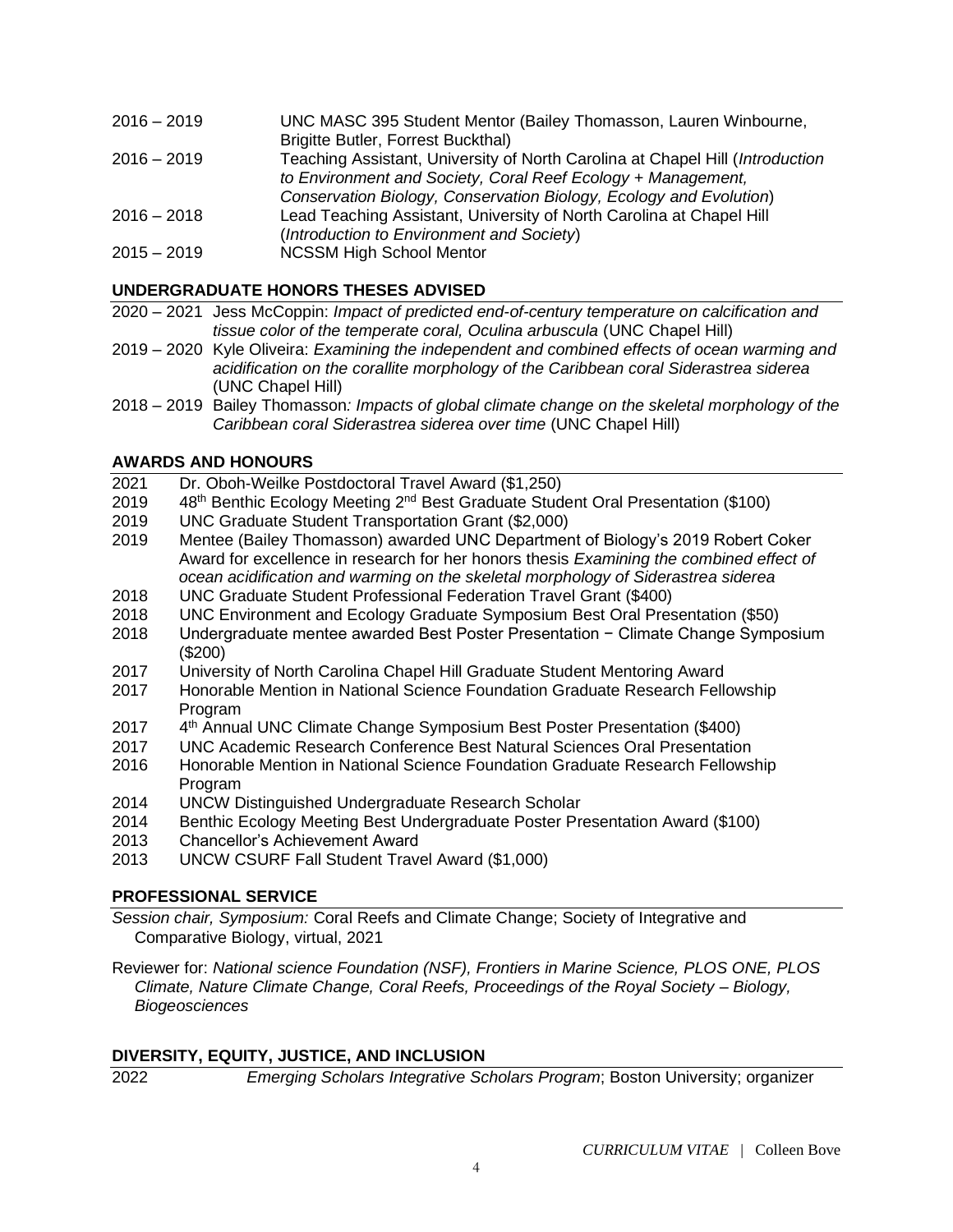- 2021 Present *Boston University Committee on Sexual Assault and Harassment Prevention*; member
- 2021 Present *Boston University Biology Antiracism Committee*; member
- 2021 *The Biology Prospective Scholars Program*; Boston University; mentor
- 2021 *Emerging Scholars Integrative Scholars Program*; Boston University; organizer
- 2021 *BU Career Exploration and Learning in Life Sciences*; panel member
- 2021 *SICB Broadening Participation*; mentor
- 2020 *Disabled in STEM;* mentor
- 2019 Present *Society for Women in Marine Science (SWMS);* mentor
- 2018 2021 *UNC Chancellor Science Scholar*; undergraduate student mentor

## **INVITED SEMINARS AND LECTURES**

- 2022 *Ecophysiology of marine invertebrates under global change from genes to ecosystems* (Rhode Island College, invited seminar) June 2022
- 2022 *Ecophysiology of marine invertebrates under global change from genes to ecosystems* (Old Dominion University, invited seminar) January 2022
- 2021 *Global change ecophysiology: from ecosystems to individuals* (Boston University, EBE-MB Chalk Talk Seminar Series) October 2021
- 2021 *Physiological and transcriptomic responses of Caribbean corals under global* change (University of Rhode Island, Bio@Noon Seminar Series) February 2021
- 2020 *Coral reefs under global change* (Boston University Marine Program, guest lecture) December 2020
- 2020 *Coral reefs under global change* (Georgetown University, Environmental Geoscience, guest lecture) October 2020
- 2020 *Regional and species level responses of Scleractinian corals under global change within the Caribbean Sea* (The University of Texas Marine Science Institute, Departmental Seminar) June 2020
- 2020 *Caribbean reef-building corals exhibit highly variable growth and physiological responses under projected global change* (The Maritime Aquarium at Norwalk, CT Science Seminar Series) February 2020
- 2019 *Physiological and transcriptomic responses of coral hosts and algal symbionts of four Caribbean corals under global change* (UNC Chapel Hill Environment, Ecology, and Energy Program Seminar Series) October 2019
- 2018 *Understanding the physiological responses of the coral host and algal symbiont of four Caribbean corals under ocean acidification and warming* (Boston University Marine Program, guest lecture) November 2018
- 2018 *Impacts of ocean acidification and warming on the growth and physiology of four Caribbean reef-building corals* (UNC Asheville, invited seminar) September 2018
- 2018 *Chasing Corals* film screening expert panel (UNC Chapel Hill) March 2018
- 2017 *Acidification and warming impair calcification and survivorship of Caribbean corals* (Boston University Marine Program, guest lecture webinar) December 2017
- 2017 *Acidification and warming impair calcification and survivorship of Caribbean corals* (Climate Change Working Group, US Coral Reef Task Force, invited webinar) March 2017

## **PRESENTATIONS** (\* Undergraduate mentee)

- 2022 **Bove CB**, Pechenik JA, SW Davies. *Transcriptomic resilience of the winter-acclimated marine gastropod Crepidula fornicata under short-term elevated temperature stress*. Benthic Ecology Meeting. Portsmouth, NH, USA. March 2022. Oral Presentation.
- 2022 Agudo-Adriani E, **Bove CB**, O'Connor MI, Bruno JF. *Relationship between temperature and predation on a warming ocean.* Benthic Ecology Meeting. Portsmouth, NH, USA. March 2022. Oral Presentation.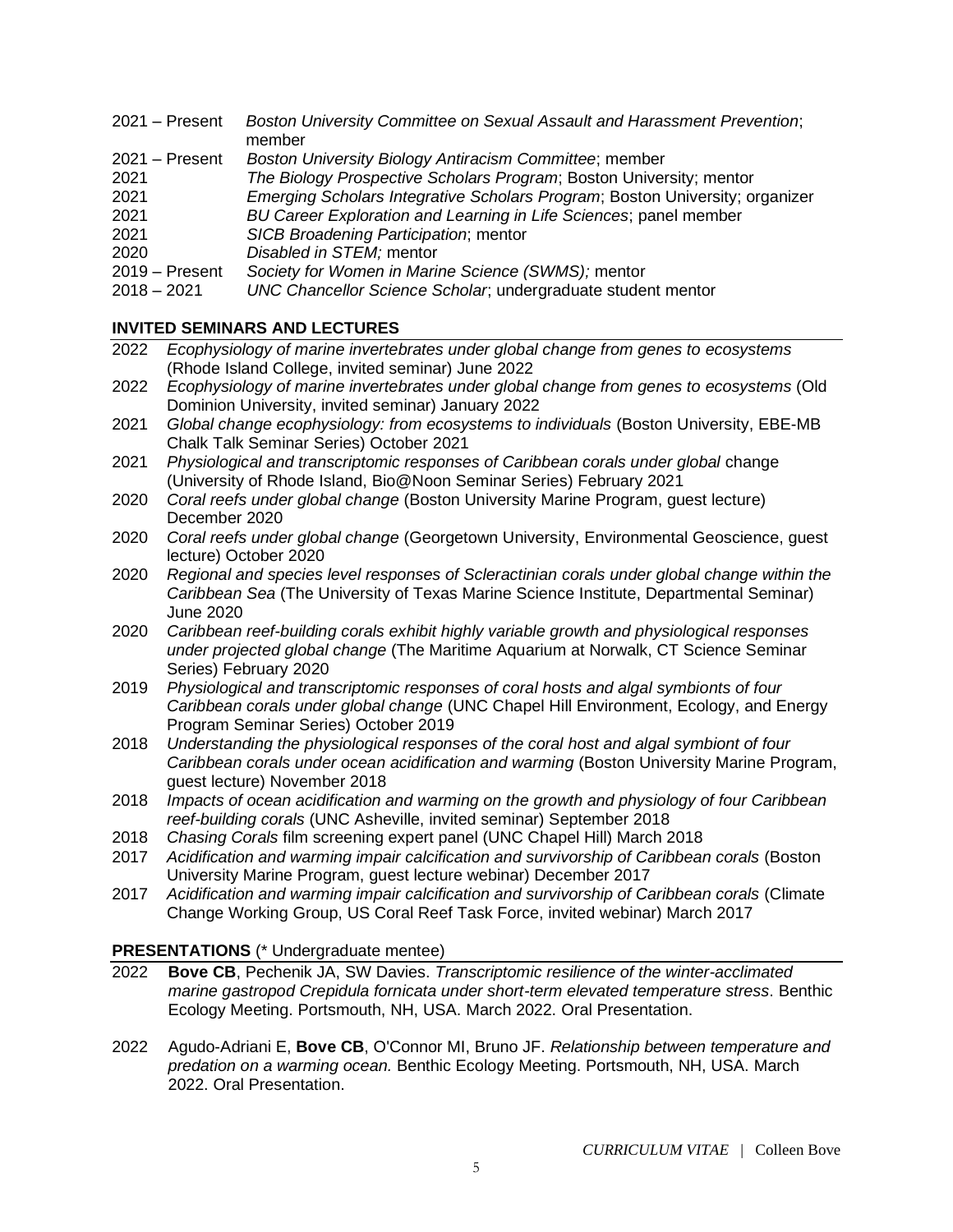- 2022 Romero IS, Brandt M, Garnica DF, Agudo-Adriani E, **Bove CB**, Bruno JF. *Top-Down and Bottom-Up Control in the Galápagos Upwelling System.* Benthic Ecology Meeting. Portsmouth, NH, USA. March 2022. Oral Presentation.
- 2021 **CB Bove**, SW Davies, JB Ries, J Umbanhowar, KD Castillo. *Physiological and transcriptomic responses of Caribbean corals under global change*. Society for Integrative and Comparative Biology. Washington, DC, USA. Oral Presentation.
- 2020 **CB Bove**, SW Davies, JB Ries, J Umbanhowar, KD Castillo. *Physiological and transcriptomic responses of Caribbean corals under global change*. 14th International Coral Reef Symposium. Bremen, Germany. Oral Presentation. *Delayed due to COVID-19*
- 2020 Christian T\*, Williams O\*, **Bove CB**, Castillo KD. *Impact of winter ocean warming and*  reduced food availability on calcification rates of the temperate coral Oculina arbuscula. 14th International Coral Reef Symposium. Bremen, Germany. Poster Presentation. *Delayed due to COVID-19*
- 2020 Baumann JH, **Bove CB**, Carne L, Gutierrez I, Castillo KD. *Back reef corals exhibit greater physiological plasticity under environmental variation than nearshore counterparts.* 14th International Coral Reef Symposium. Bremen, Germany. Oral Presentation. *Delayed due to COVID-19*
- 2020 **CB Bove**, SW Davies, JB Ries, J Umbanhowar, KD Castillo. *Physiological and transcriptomic responses of Caribbean corals under global change*. 14th International Coral Reef Symposium. Bremen, Germany. Oral Presentation. *Delayed due to COVID-19*
- 2020 **Bove CB**, Umbanhowar J, Castillo KD. *Meta-analysis reveals reduced coral calcification under projected ocean acidification and warming across the Caribbean*. Benthic Ecology Meeting. Wilmington, NC, USA. Oral Presentation. *Cancelled due to COVID-19*
- 2020 McCoppin J\*, Farquhar E,\* **Bove CB**, Castillo KD. *Assessing the Bleaching Response of*  Four Common Caribbean Corals and their Symbionts Using RGB Color Analysis. Benthic Ecology Meeting. Wilmington, NC, USA. Oral Presentation. *Cancelled due to COVID-19*
- 2020 Oliveira K\*, **Bove CB**, Ries JB, Castillo KD. *Impacts of Global Climate Change on the Skeletal Morphology of the Caribbean coral Siderastrea siderea (Massive Starlet Coral).*  Benthic Ecology Meeting. Wilmington, NC, USA. Oral Presentation. *Cancelled due to COVID-19*
- 2020 **Bove CB**, Davies SW, Ries JB, Umbanhowar J, McCoppin J\*, Farquhar E,\* Castillo KD. *Identifying physiological and transcriptomic responses of the coral host and algal endosymbionts of four Caribbean corals under global change*. Society for Integrative and Comparative Biology. Austin, TX, USA. Oral Presentation. January 2020
- 2019 **Bove CB**, Davies SW, Ries JB, Umbanhowar J, Castillo KD. *Ocean acidification and warming impact physiology of the algal symbiont to a greater extent than the host in four common Caribbean corals*. Benthic Ecology Meeting. St. John's, Newfoundland, Canada. Oral Presentation. April 2019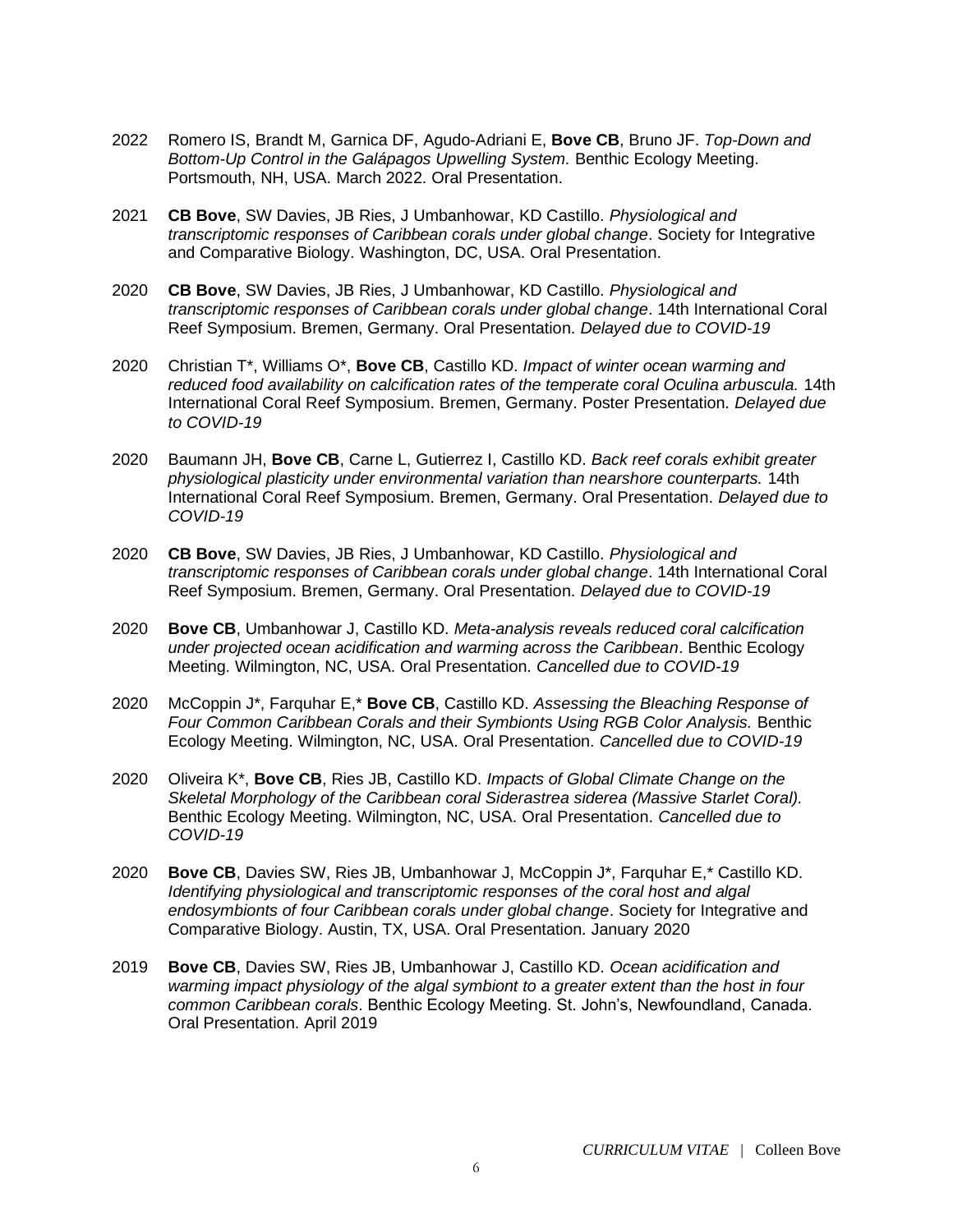- 2019 McCoppin J\*, Farquhar E,\* **Bove CB**, Castillo KD. *Assessing the Bleaching Response of*  Four Common Caribbean Corals and their Symbionts Using RGB Color Analysis. April 2019. Symbiofest. Athens, GA, USA. Oral Presentation.
- 2019 Oliveira K\*, **Bove CB**, Ries JB, Castillo KD. *Impacts of Global Climate Change on the Skeletal Morphology of the Caribbean coral Siderastrea siderea (Massive Starlet Coral).* April 2019. Symbiofest. Athens, GA, USA. Oral Presentation.
- 2019 **Bove CB**, Davies SW, Ries JB, Umbanhowar J, Castillo KD. *Ocean acidification and warming impact physiology of the algal symbiont to a greater extent than the host in four common Caribbean corals*. Society for Integrative and Comparative Biology. Tampa, FL, USA. Oral Presentation. January 2019
- 2018 Thomasson B\*, **Bove CB**, Ries JB, Castillo KD. *Examining the combined effect of ocean acidification and warming on the skeletal morphology of Siderastrea siderea*. April 2018. 6th UNC Climate Change Symposium. Chapel Hill, NC, USA. Poster Presentation.
- 2018 **Bove CB**, Davies SW, Ries JB, Umbanhowar J, Castillo KD. *Ocean acidification and warming impact physiology of the algal symbiont to a greater extent than the host in four common Caribbean corals*. Symbiofest. Athens, GA, USA. Oral Presentation. April 2018
- 2018 **Bove CB**, Davies SW, Ries JB, Umbanhowar J, Castillo KD. *Ocean acidification and warming impact physiology of the algal symbiont to a greater extent than the host in four common Caribbean corals*. Graduate Research and Policy Expo. Chapel Hill, NC, USA. Lightning Talk. April 2018
- 2018 **Bove CB**, Davies SW, Ries JB, Umbanhowar J, Castillo KD. *Ocean acidification and warming impact physiology of the algal symbiont to a greater extent than the host in four common Caribbean corals*. UNC E3P Research Symposium. Chapel Hill, NC, USA. Oral Presentation. March 2018
- 2017 **Bove CB**, Ries JB, Davies SW, Westfield IT, Castillo KD. *Acidification and warming impair calcification and survivorship of Caribbean corals*. 46th Benthic Ecology Meeting. Myrtle Beach, SC, USA. Oral Presentation. April 2017.
- 2017 Benson BE\*, Rippe JP, **Bove CB**, Castillo KD. *Apparent timing of Siderastrea siderea*  density banding in relation to colony growth and physiology. April 2017. 46<sup>th</sup> Benthic Ecology Meeting. Myrtle Beach, SC, USA. Poster Presentation.
- 2017 Boulton J\*, Knowlton AC\*, Davies SW, **Bove CB**, Ries JB, Castillo KD. *Coral and associated symbiont physiologies are resilient to changes in pCO2 but are negatively affected by temperature stress.* April 2017. 46<sup>th</sup> Benthic Ecology Meeting. Myrtle Beach, SC, USA. Poster Presentation.
- 2017 **Bove CB**, Ries JB, Davies SW, Westfield IT, Castillo KD. *Acidification and warming impair calcification and survivorship of Caribbean corals*. 5th Annual UNC Climate Change Symposium. Chapel Hill, NC, USA. Poster Presentation. March 2017.
- 2016 **Bove CB**, Ries JB, Davies SW, Westfield IT, Castillo KD. *Acidification and warming impair calcification and survivorship of Caribbean corals*. 13th International Coral Reef Symposium. Honolulu, HI, USA. Oral Presentation. June 2016.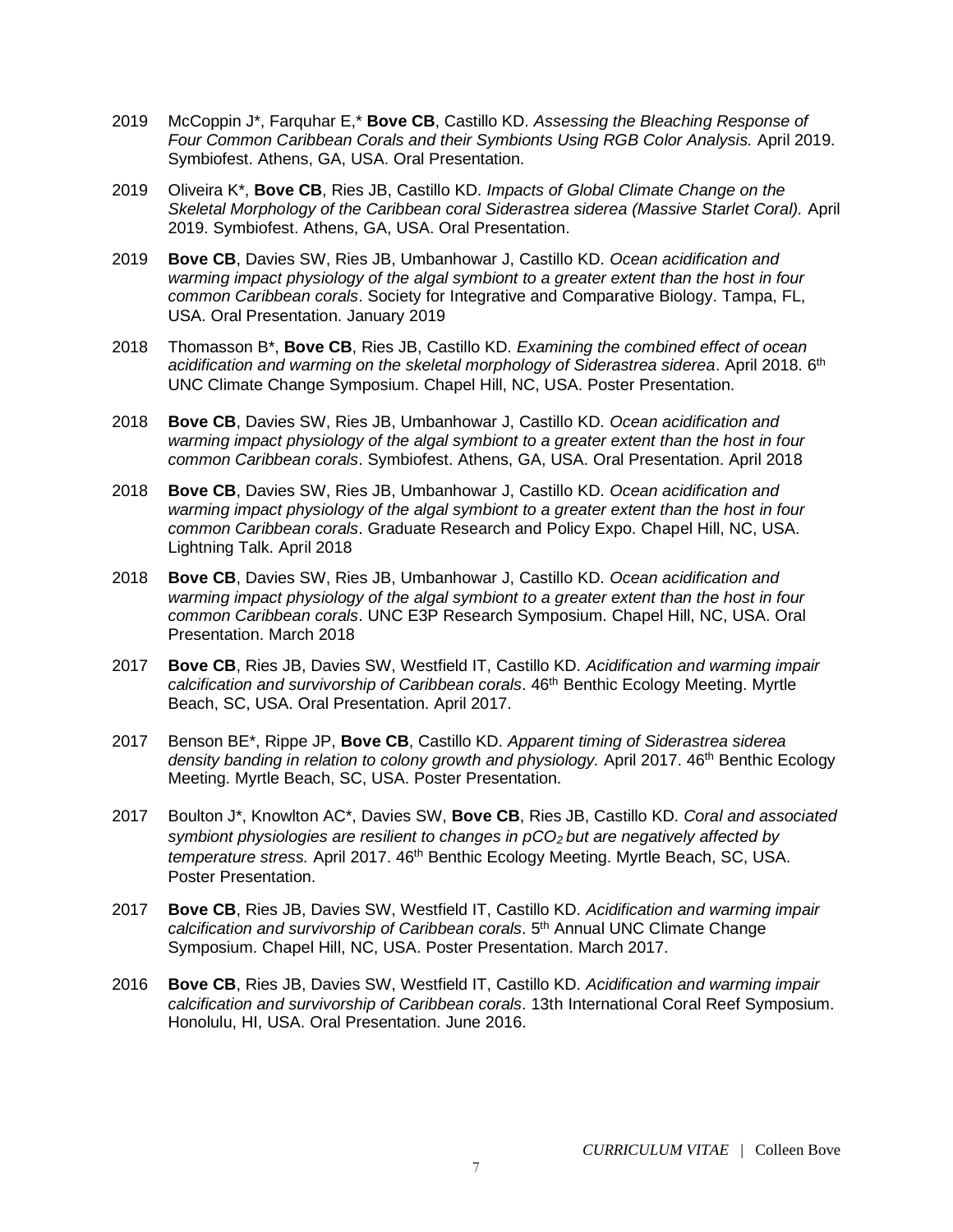- 2016 **Bove CB**, Ries JB, Davies SW, Westfield IT, Castillo KD. *Acidification and warming impair calcification and survivorship of Caribbean corals*. Symbiofest. University of Georgia, Athens, GA, USA. Oral Presentation. May 2016.
- 2016 **Bove CB**, Ries JB, Davies SW, Westfield IT, Castillo KD. *Acidification and warming impair calcification and survivorship of Caribbean corals*. ASLO Ocean Sciences Meeting. New Orleans, LA, USA. Oral Presentation. February 2016.
- 2016 Townsend, JE\*, **Bove CB**, Baumann J, Davies SW, Castillo KD*. The interactive effect of nutrients and salinity on corals from distinct thermal environments on the Belize Barrier Reef System.* February 2016. ASLO Ocean Sciences Meeting. New Orleans, LA, USA. Poster Presentation.
- 2015 **Bove CB**, Whitehead RF, Szmant AM. *Effects of seawater pH on the gastrovascular cavity of the corals Montastraea cavernosa and Duncanopsammia axifuga: Can corals counteract the effects of ocean acidification?* March 2015. Benthic Ecology Meeting. Quebec City, Canada. Oral Presentation.
- 2014 **Bove CB**, Whitehead RF, Szmant AM. *Effects of seawater pH on the gastrovascular cavity of the corals Montastraea cavernosa and Duncanopsammia axifuga: Can corals counteract the effects of ocean acidification?* April 2014. University of North Carolina at Wilmington Undergraduate Research Showcase. Wilmington, NC, USA. Poster Presentation.
- 2014 **Bove CB**, Whitehead RF, Szmant AM. *Effects of seawater pH on the gastrovascular cavity of the corals Montastraea cavernosa and Duncanopsammia axifuga: Can corals counteract the effects of ocean acidification?* April 2014. Colonial Academic Alliance Undergraduate Research Conference. Baltimore, MD, USA. Oral Presentation.
- 2014 **Bove CB**, Whitehead RF, Szmant AM. *Effects of seawater pH on the gastrovascular cavity of the corals Montastraea cavernosa and Duncanopsammia axifuga: Can corals counteract the effects of ocean acidification?* March 2014. Benthic Ecology Meeting. Jacksonville, FL, USA. Poster Presentation.
- 2013 **Bove CB**, Whitehead RF, Szmant AM. *Effects of seawater pH on the gastrovascular cavity of the corals Montastraea cavernosa and Duncanopsammia axifuga: Can corals counteract the effects of ocean acidification?* April 2013. University of North Carolina at Wilmington Undergraduate Research Showcase. Wilmington, NC, USA. Poster Presentation.

### **PROFESSIONAL AFFILIATIONS**

| $2018 -$ Present | Society for Integrative and Comparative Biology (SICB) Member                                         |
|------------------|-------------------------------------------------------------------------------------------------------|
| $2016 - 2022$    | International Coral Reef Society (ICRS) Member                                                        |
| $2012 -$ Present | American Academy of Underwater Science (AAUS) Scientific Diver (Lead<br>diver, over 100 logged dives) |
| $2012 -$ Present | Divers Alert Network (DAN) Member (Diving First Aid for Professional Divers<br>certification)         |

### **OUTREACH**

| Field Notes; climate change photography exhibition; VAE, Raleigh, NC |
|----------------------------------------------------------------------|
| <b>UNC Ecology Seminar Series Planning Co-Chair</b>                  |
| <b>UNC Ecology Seminar Series Planning Committee Member</b>          |
| Blogger, Under the C graduate student Marine Sciences Blog           |
| Girls Advancing in STEM (GAINS); Chapel Hill, NC                     |
|                                                                      |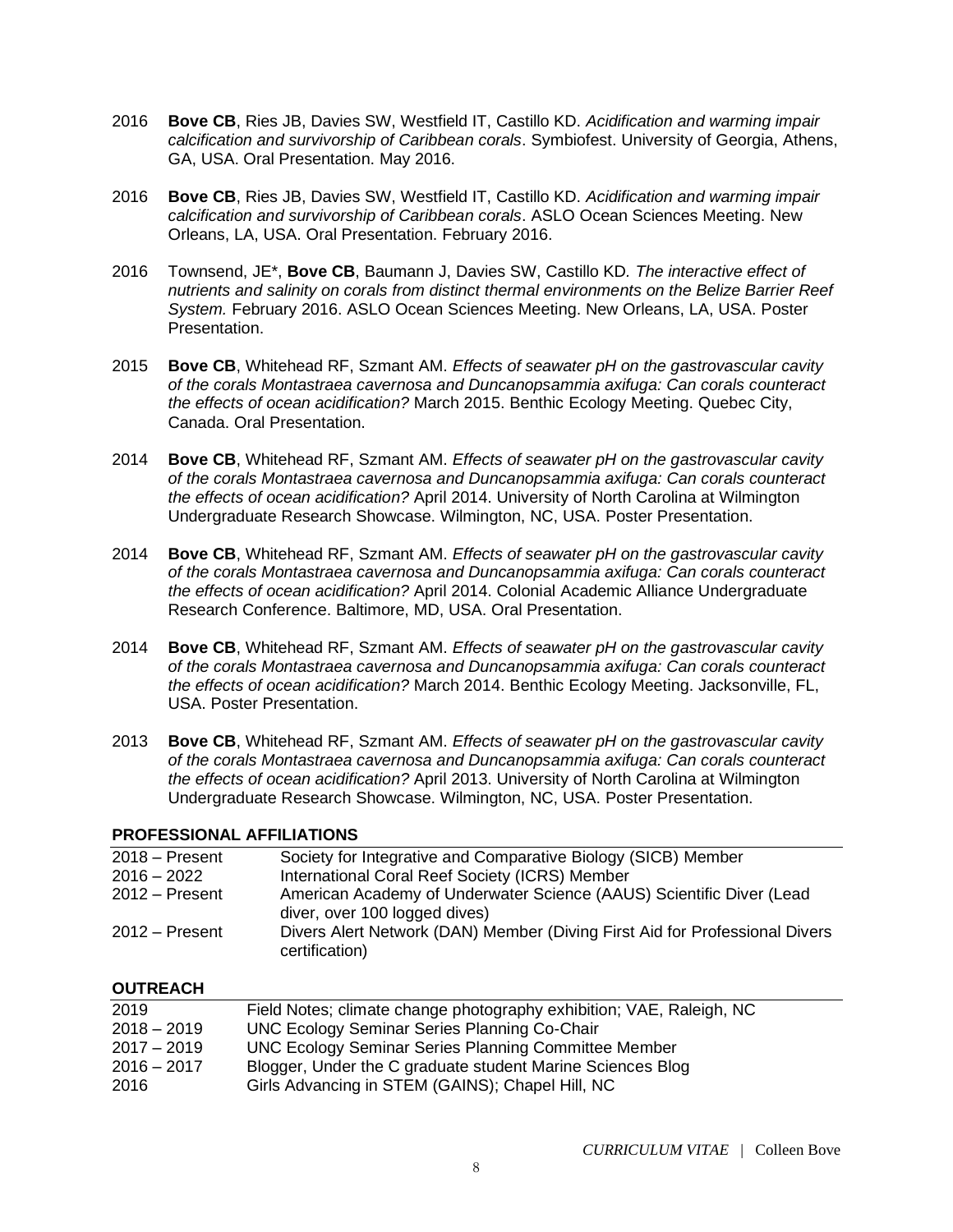| 2016, 2017    | UNC Science Expo; Chapel Hill, NC                         |
|---------------|-----------------------------------------------------------|
| $2015 - 2020$ | Undergraduate Student Mentor                              |
| $2015 - 2018$ | NC School of Science and Math High School Mentor          |
| 2015          | Northeastern Marine Science Center Open House; Nahant, MA |
| 2015          | SciREN Coast Networking Workshop; Pine Knoll Shores, NC   |
| 2014          | SciREN Triangle Networking Workshop; Raleigh, NC          |

## **PROFESSIONAL WORKSHOPS**

July 2018 Methods in Ecological Genomic Analysis (Functional genomics and gene network analysis with TagSeq workshop led by Misha Matz)